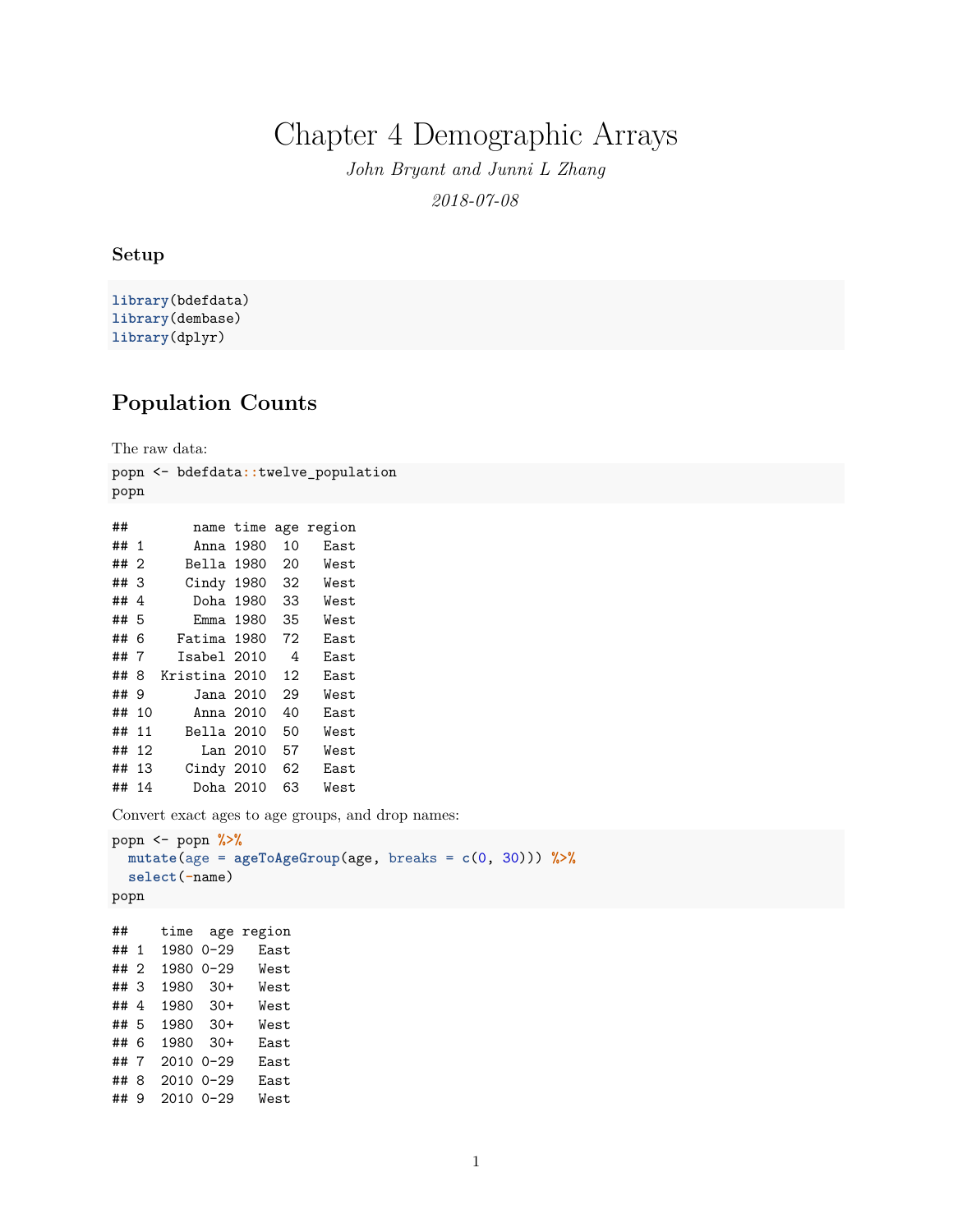```
## 10 2010 30+ East
## 11 2010 30+ West
## 12 2010 30+ West
## 13 2010 30+ East
## 14 2010 30+ West
Cross-tabulate:
popn <- popn %>%
 xtabs(~ age + region + time, data = .) %>%
 Counts()
popn
## An object of class "Counts"
##
## name: age region time
## length: 2 2 2
## dimtype: age state time
## dimscale: Intervals Categories Points
## first: 0-29 West 1980
## last: 30+ East 2010
##
## , , time = 1980
##
## region
## age West East
## 0-29 1 1
## 30+ 3 1
##
## , , time = 2010
##
## region
## age West East
## 0-29 1 2
## 30+ 3 2
```
# **Death Counts**

```
The raw data:
deaths <- bdefdata::twelve_deaths
deaths
## name time age region
## 1 Grace 1995 9 East
## 2 Fatima 1997 89 West
Convert exact years to periods, convert exact ages to age groups, and drop names:
deaths <- deaths %>%
 mutate(time = timeToPeriod(time, breaks = c(1980, 2010)),
         age = ageToAgeGroup(age, breaks = c(0, 30))) %>%
 select(-name)
```

```
deaths
```
## time age region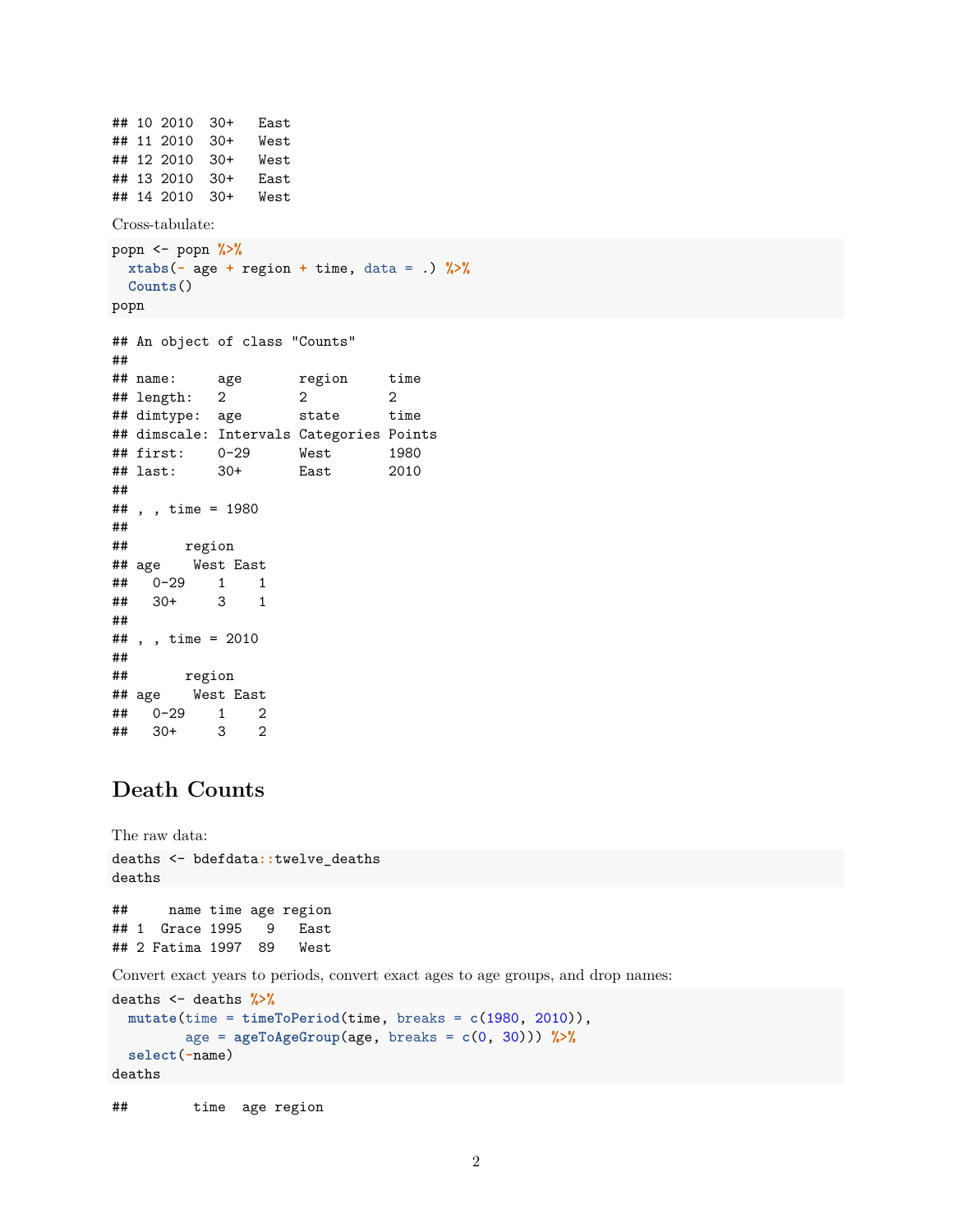```
## 1 1981-2010 0-29 East
## 2 1981-2010 30+ West
Cross-tabulate:
deaths <- deaths %>%
 xtabs(~ age + region + time, data = .) %>%
 Counts()
deaths
## An object of class "Counts"
##
## name: age region time
## length: 2 2 1
## dimtype: age state time
## dimscale: Intervals Categories Intervals
## first: 0-29 West 1981-2010
## last: 30+ East 1981-2010
##
## , , time = 1981-2010
##<br>##
       region
## age West East
## 0-29 0 1
## 30+ 1 0
```
## **Movements**

The raw data: movements <- bdefdata**::**twelve\_movements movements ## name time age region\_orig region\_dest ## 1 Fatima 1988 80 East West ## 2 Grace 1992 6 West East ## 3 Cindy 1992 44 West East ## 4 Anna 1998 28 East West ## 5 Hong 2002 3 West East Anna 2003 33 West East ## 7 Emma 2003 58 West East ## 8 Hong 2005 6 East West

Convert exact years to periods, convert exact ages to age groups, and drop names:

```
movements <- movements %>%
  mutate(time = timeToPeriod(time, breaks = c(1980, 2010)),
         age = ageToAgeGroup(age, breaks = c(0, 30))) %>%
  select(-name)
movements
```
## time age region\_orig region\_dest ## 1 1981-2010 30+ East West ## 2 1981-2010 0-29 West East ## 3 1981-2010 30+ West East ## 4 1981-2010 0-29 East West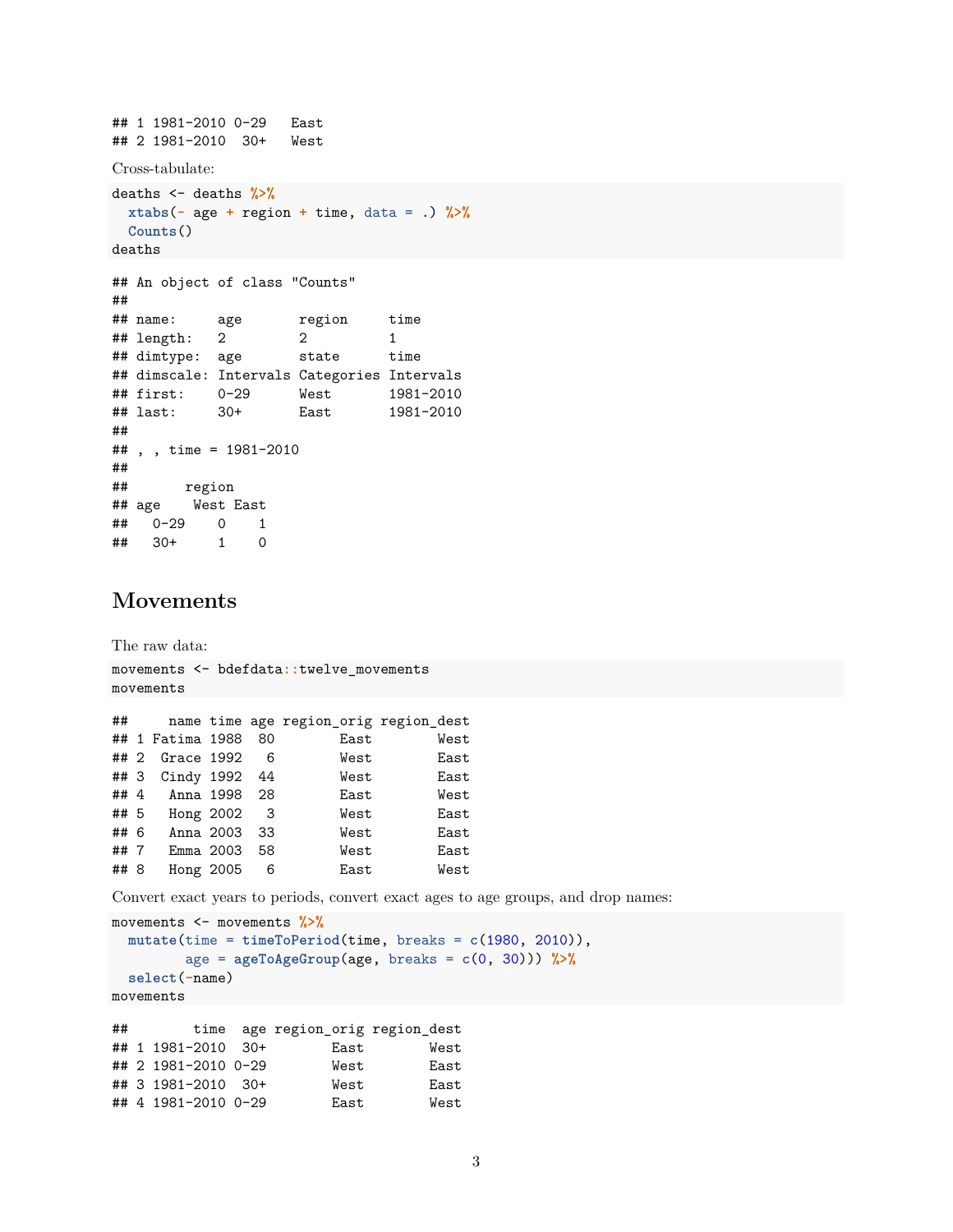```
## 5 1981-2010 0-29 West East
## 6 1981-2010 30+ West East
## 7 1981-2010 30+ West East
## 8 1981-2010 0-29 East West
Cross-tabulate:
movements <- movements %>%
 xtabs(~ region_orig + region_dest + age + time, data = .) %>%
 Counts()
movements
## An object of class "Counts"
##
## name: region_orig region_dest age time
## length: 2 2 2 1
## dimtype: origin destination age time
## dimscale: Categories Categories Intervals Intervals
## first: West West 0-29 1981-2010
## last: East East 30+ 1981-2010
##
## , , age = 0-29, time = 1981-2010
##
## region_dest
## region_orig West East
## West 0 2
## East 2 0
##
## , , age = 30+, time = 1981-2010
##
## region_dest
## region_orig West East
## West 0 3
## East 1 0
```
### **Alternative representations of changing statuses**

```
movements %>%
 collapseOrigDest(to = "pool") %>%
 aperm(c("region", "direction", "age", "time"))
## An object of class "Pool"
##
## name: region direction age time
## length: 2 2 2 1
## dimtype: state state age time
## dimscale: Categories Categories Intervals Intervals
## first: West Out 0-29 1981-2010
## last: East In 30+ 1981-2010
##
## , , age = 0-29, time = 1981-2010
##
## direction
## region Out In
```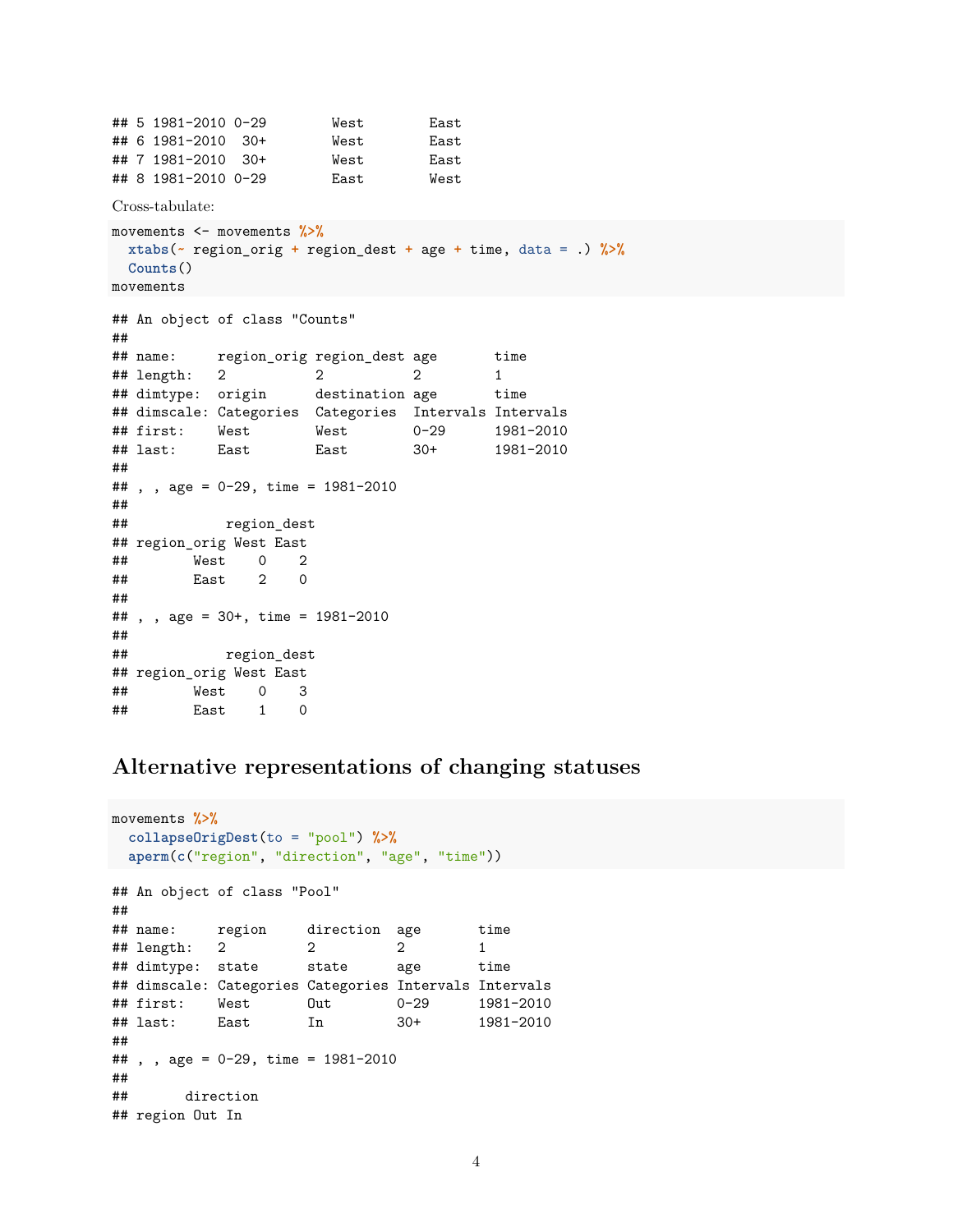```
## West 2 2
## East 2 2
##
## , , age = 30+, time = 1981-2010
##
## direction
## region Out In
## West 3 1
## East 1 3
movements %>%
collapseOrigDest(to = "net")
## An object of class "Net"
##
## name: region age time
## length: 2 2 1
## dimtype: state age time
## dimscale: Categories Intervals Intervals
## first: West 0-29 1981-2010
## last: East 30+ 1981-2010
##
## , , time = 1981-2010
##
## age
## region 0-29 30+
## West 0 -2
## East 0 2
popn1980 <- twelve_population %>%
filter(time == 1980) %>%
 select(name, origin = region)
popn2010 <- twelve_population %>%
 filter(time == 2010) %>%
 select(name, destination = region)
popn1980
## name origin
## 1 Anna East
## 2 Bella West
## 3 Cindy West
## 4 Doha West
## 5 Emma West
## 6 Fatima East
popn2010
## name destination
## 1 Isabel East
## 2 Kristina East
## 3 Jana West
      Anna East
## 5 Bella West
## 6 Lan West
## 7 Cindy East
## 8 Doha West
```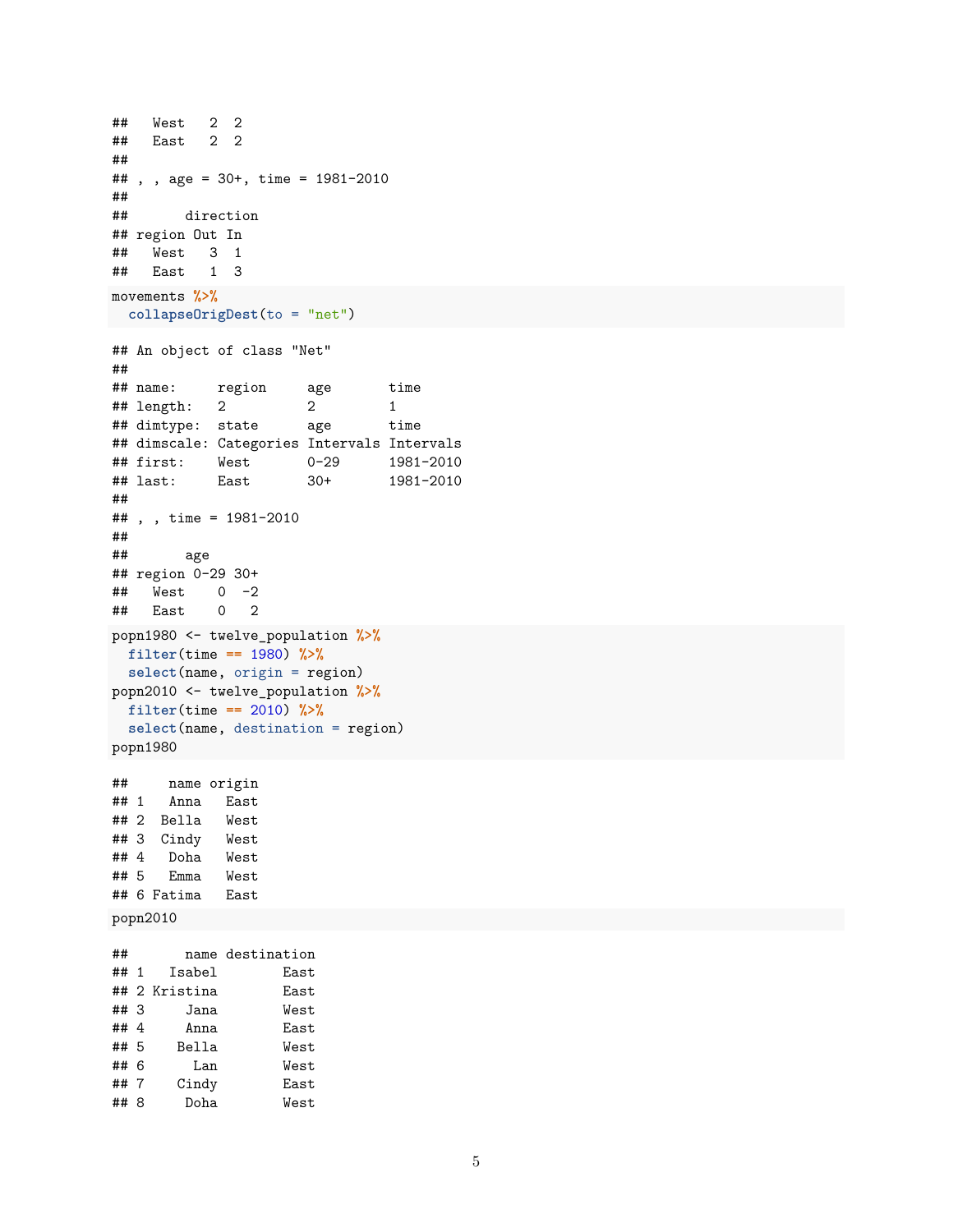```
transitions <- inner_join(popn1980, popn2010, by = "name")
transitions
## name origin destination
## 1 Anna East East
## 2 Bella West West
## 3 Cindy West East
## 4 Doha West West
transitions <- transitions %>%
 mutate(period = "1980-2000") %>%
 select(period, origin, destination)
transitions
## period origin destination
## 1 1980-2000 East East
## 2 1980-2000 West West
## 3 1980-2000 West East
## 4 1980-2000 West West
transitions <- transitions %>%
 xtabs(~ origin + destination + period, data = .) %>%
 Counts()
transitions
## An object of class "Counts"
##
## name: origin destination period
## length: 2 2 1
## dimtype: state state time
## dimscale: Categories Categories Intervals
## first: West West 1980-2000
## last: East East 1980-2000
##
## , , period = 1980-2000
##
## destination
## origin West East
## West 2 1
## East 0 1
```
### **Non-Demographic Events**

The raw data: taxes <- bdefdata**::**twelve\_taxes taxes ## name time age region amount ## 1 Bella 1998 28 West 50 ## 2 Cindy 2002 54 East 80 ## 3 Emma 1986 41 West 90 ## 4 Emma 1995 50 West 60

Convert years to periods, convert ages to age groups, and drop names: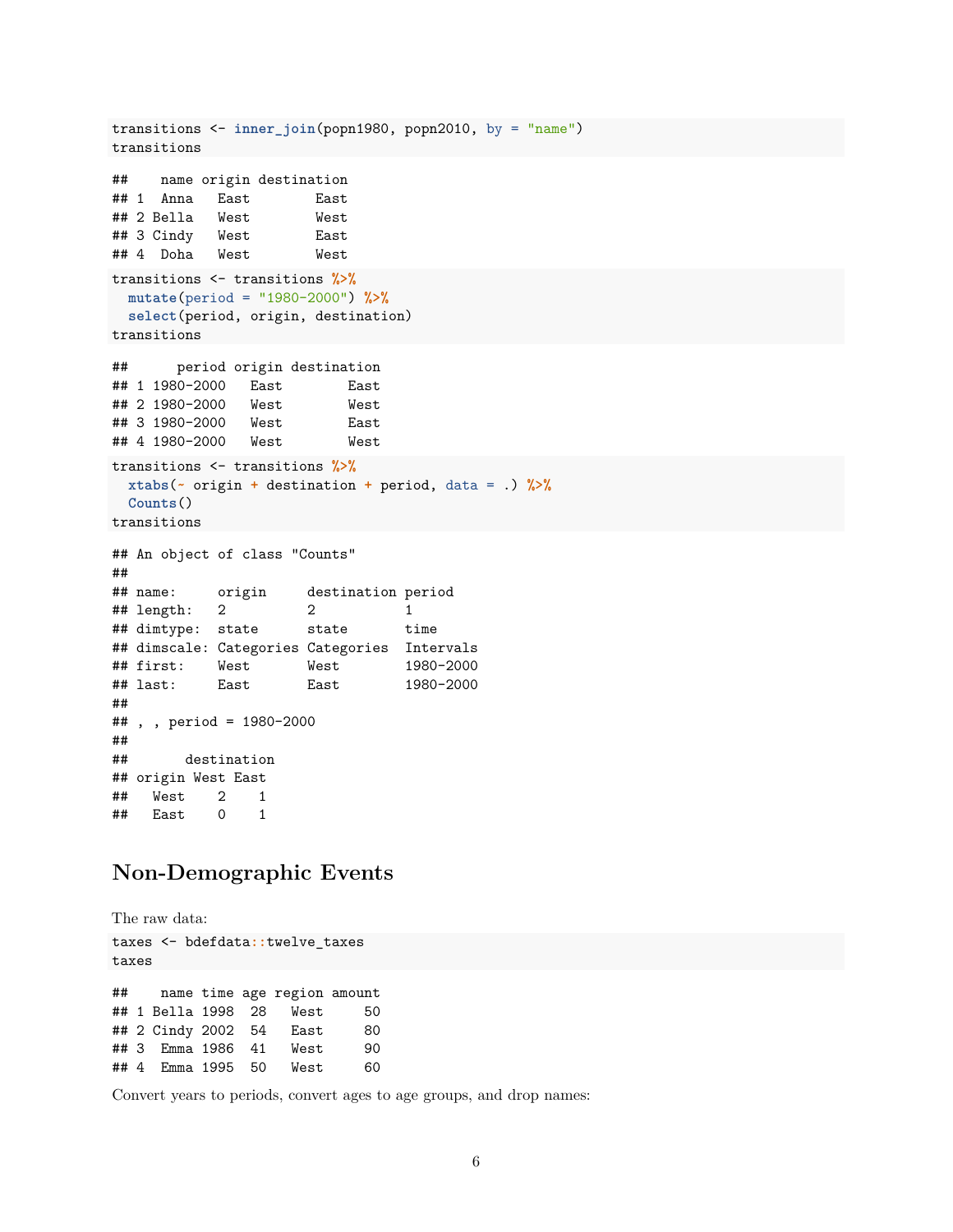```
taxes <- taxes %>%
 mutate(time = timeToPeriod(time, breaks = c(1980, 2010)),
       age = ageToAgeGroup(age, breaks = c(0, 30))) %>%
 select(-name)
taxes
## time age region amount
## 1 1981-2010 0-29 West 50
## 2 1981-2010 30+ East 80
## 3 1981-2010 30+ West 90
## 4 1981-2010 30+ West 60
Cross-tabulate:
taxes <- taxes %>%
 xtabs(amount ~ age + region + time, data = .) %>%
 Counts()
taxes
## An object of class "Counts"
##
## name: age region time
## length: 2 2 1
## dimtype: age state time
## dimscale: Intervals Categories Intervals
## first: 0-29 West 1981-2010
## last: 30+ East 1981-2010
##
## , , time = 1981-2010
##
## region
## age West East
## 0-29 50 0
## 30+ 150 80
```
### **Exposure**

```
Approximate only
exposure <- exposure(popn)
exposure
## An object of class "Counts"
##
## name: age region time
## length: 2 2 1
## dimtype: age state time
## dimscale: Intervals Categories Intervals
## first: 0-29 West 1981-2010
## last: 30+ East 1981-2010
##
## , , time = 1981-2010
##
## region
```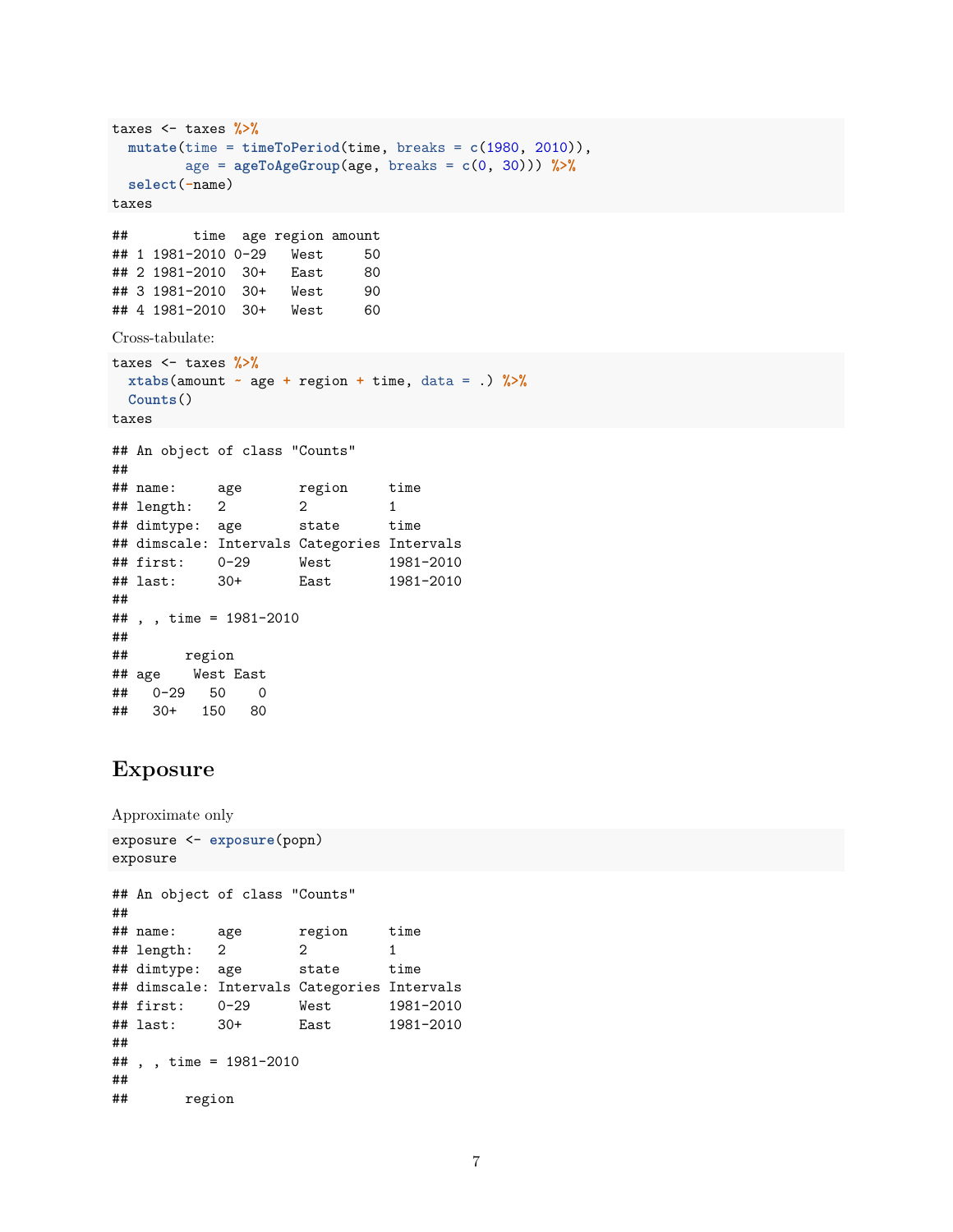## age West East ## 0-29 30 45 ## 30+ 90 45

## **Age, Period, and Cohort**

immigration <- bdefdata**::**twelve\_immigration immigration ## name time age region ## 1 Jana 1990 9 West ## 2 Kristina 2000 2 East ## 3 Doha 2002 55 West ## 4 Lan 2005 52 West

## **Rates, Proportions, Means, and Ratios**

### **Birth Rates**

```
births <- bdefdata::twelve_births %>%
 mutate(age = ageToAgeGroup(age, breaks = c(0, 30))) %>%
 mutate(time = timeToPeriod(time, breaks = c(1980, 2010))) %>%
 xtabs(~ age + region + time, data = .) %>%
 Counts()
births
## An object of class "Counts"
##
## name: age region time
## length: 2 2 1
## dimtype: age state time
## dimscale: Intervals Categories Intervals
## first: 0-29 West 1981-2010
## last: 30+ East 1981-2010
##
## , , time = 1981-2010
##
## region
## age West East
## 0-29 1 0
## 30+ 1 1
birth_rates <- (births / exposure) %>%
 round(3)
birth_rates
## An object of class "Values"
##
## name: age region time
## length: 2 2 1
## dimtype: age state time
```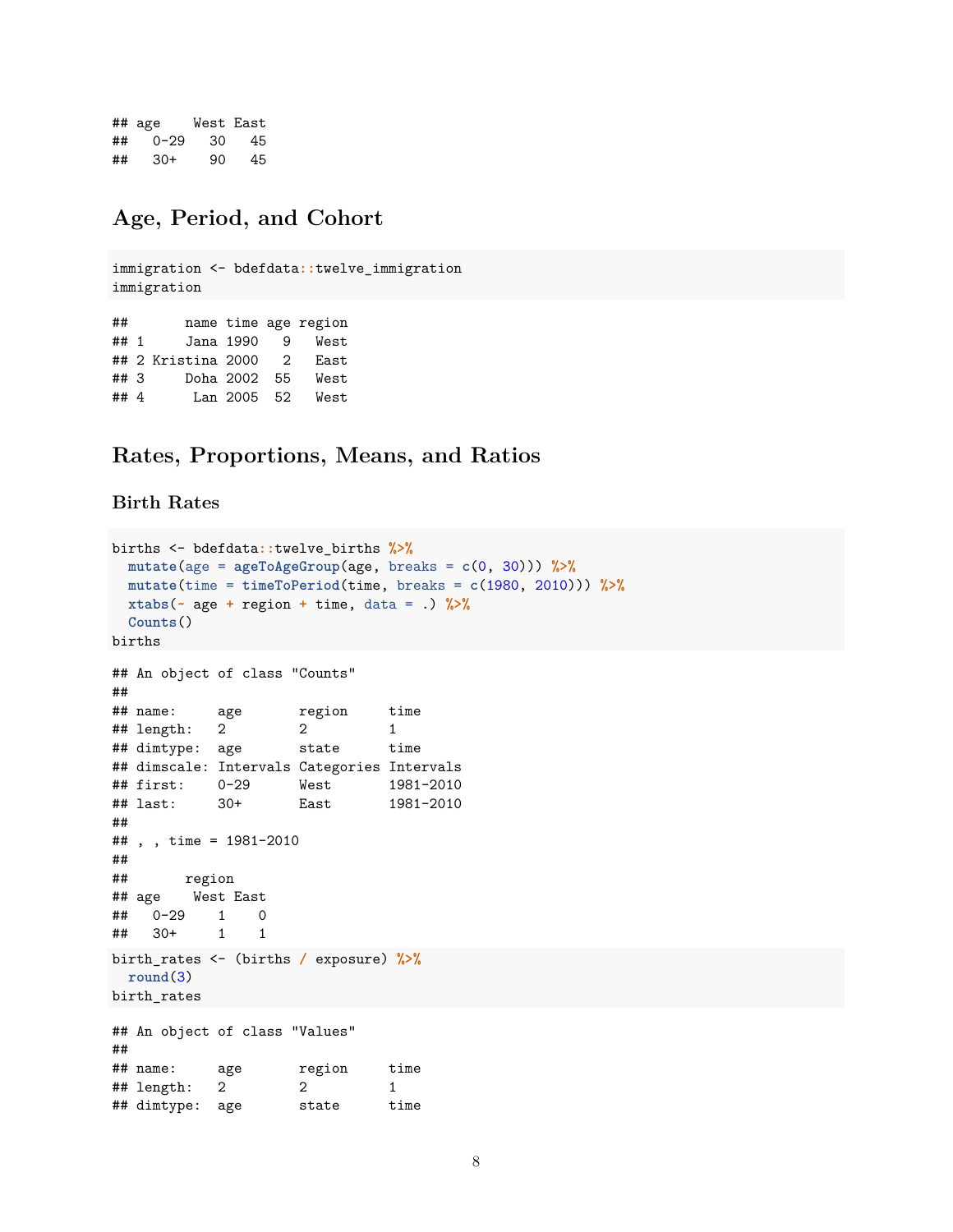```
## dimscale: Intervals Categories Intervals
## first: 0-29 West 1981-2010
## last: 30+ East 1981-2010
##
## , , time = 1981-2010
##
## region
## age West East
## 0-29 0.033 0.000
## 30+ 0.011 0.022
```
**Proportion in West Region**

```
propn <- popn %>%
  collapseDimension(dimension = "age") %>%
  prop.table(margin = "time") %>%
  subarray(region == "West") %>%
  round(3)
propn
## 1980 2010
```
## 0.667 0.500

### **Mean Tax Payments**

## 30+ 1.81 2.11

```
exposure_exact <- Counts(array(c(44, 83, 38, 38),
                           dim = c(2, 2, 1),
                           dimnames = list(age = c("0-29", "30+"),
                                        region = c("West", "East"),
                                        time = "1981-2010")))
mean_payments <- (taxes / exposure_exact)
round(mean_payments, 2)
## An object of class "Values"
##
## name: age region time
## length: 2 2 1
## dimtype: age state time
## dimscale: Intervals Categories Intervals
## first: 0-29 West 1981-2010
## last: 30+ East 1981-2010
##
## , , time = 1981-2010
##
## region
## age West East
## 0-29 1.14 0.00
```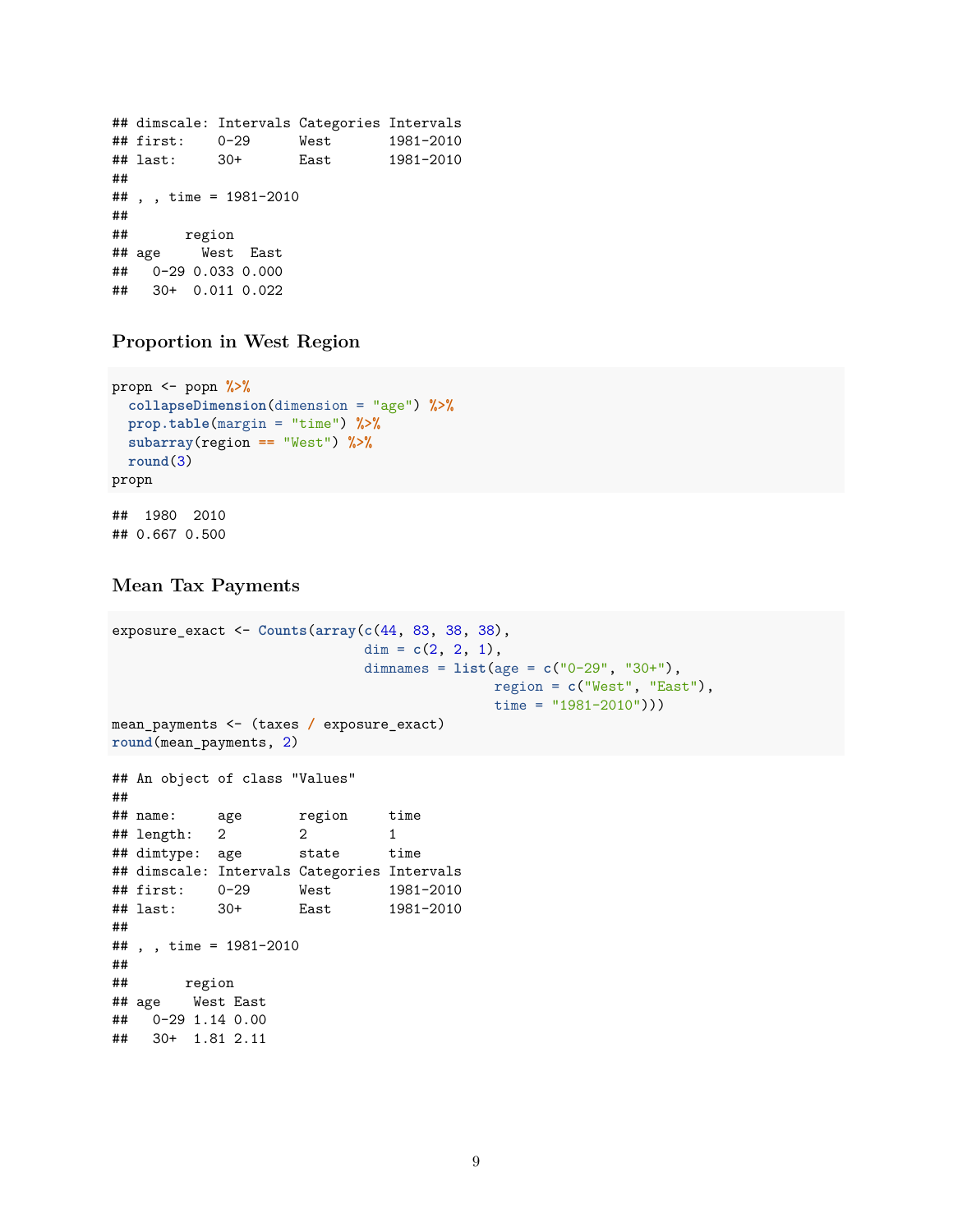#### **Ratio of Immigrations to Emigrations**

```
immigrations <- bdefdata::twelve_immigration %>%
 mutate(age = ageToAgeGroup(age, breaks = c(0, 30)),
       time = timeToPeriod(time, breaks = c(1980, 2010))) %>%
 xtabs(~ age + region + time, data = .) %>%
 Counts()
immigrations
## An object of class "Counts"
##
## name: age region time
## length: 2 2 1
## dimtype: age state time
## dimscale: Intervals Categories Intervals
## first: 0-29 West 1981-2010
## last: 30+ East 1981-2010
##
## , , time = 1981-2010
##
## region
## age West East
## 0-29 1 1
## 30+ 2 0
emigrations <- bdefdata::twelve_emigration %>%
 mutate(age = ageToAgeGroup(age, breaks = c(0, 30)),
       time = timeToPeriod(time, breaks = c(1980, 2010))) %>%
 xtabs(~ age + region + time, data = .) %>%
 Counts()
emigrations
## An object of class "Counts"
##
## name: age region time
## length: 2 2 1
## dimtype: age state time
## dimscale: Intervals Categories Intervals
## first: 0-29 West 1981-2010
## last: 30+ East 1981-2010
##
## , , time = 1981-2010
##
## region
## age West East
## 0-29 1 0
## 30+ 1 1
immigrations / emigrations
## An object of class "Values"
##
## name: age region time
## length: 2 2 1
## dimtype: age state time
```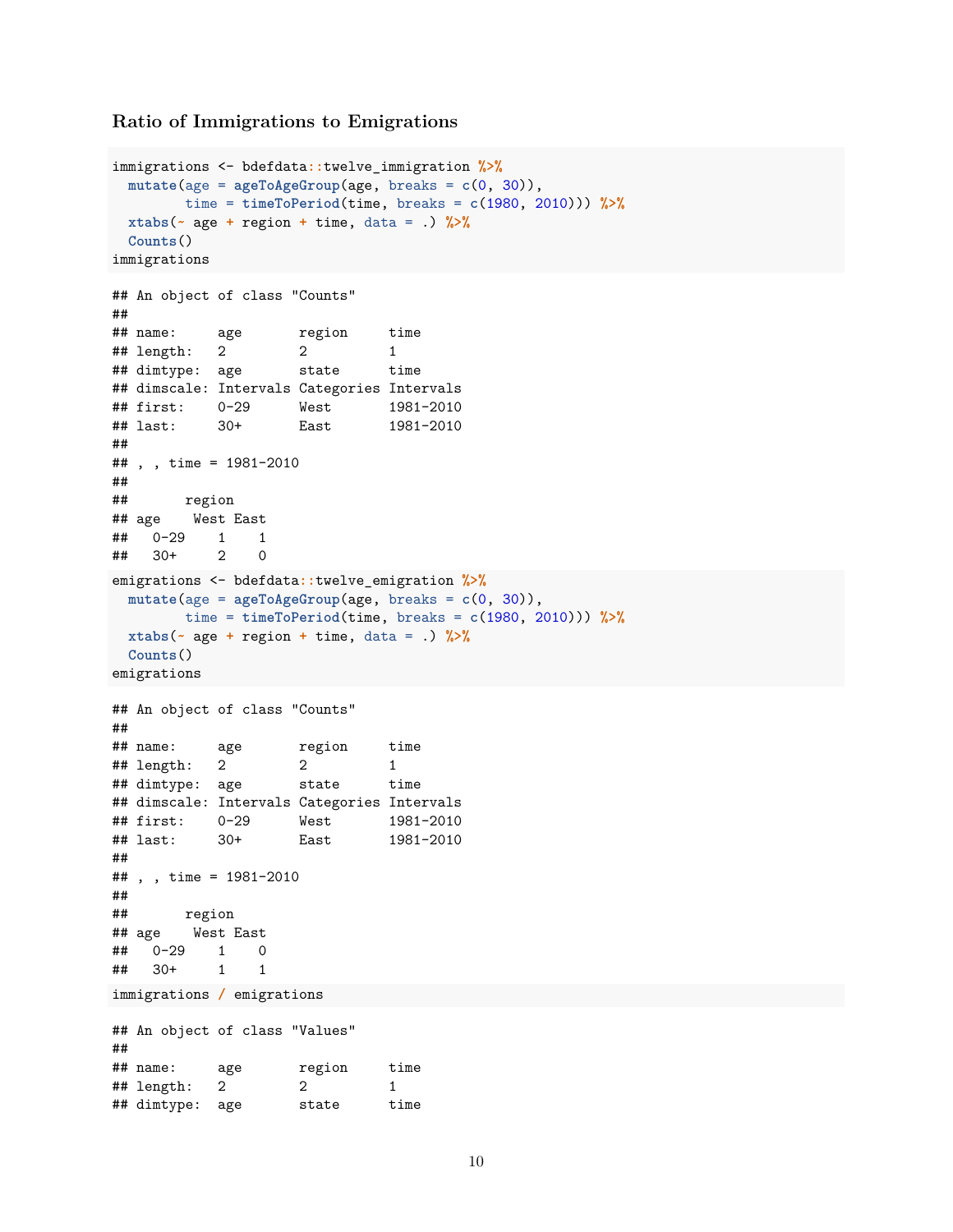```
## dimscale: Intervals Categories Intervals
## first: 0-29 West 1981-2010
## last: 30+ East 1981-2010
##
## , , time = 1981-2010
##
## region
## age West East
## 0-29 1 Inf
## 30+ 2 0
```
# **Collapsing Dimensions**

#### **Population Counts**

```
popn80 <- bdefdata::twelve_population %>%
 filter(time == "1980") %>%
 mutate(age = ageToAgeGroup(age, breaks = c(0, 30))) %>%
 select(name, age, region)
popn80
## name age region
## 1 Anna 0-29 East
## 2 Bella 0-29 West
## 3 Cindy 30+ West
## 4 Doha 30+ West
## 5 Emma 30+ West
## 6 Fatima 30+ East
popn80 <- popn80 %>%
 xtabs(~ age + region, data = .) %>%
 Counts()
popn80
## An object of class "Counts"
##
## name: age region
## length: 2 2
## dimtype: age state
## dimscale: Intervals Categories
## first: 0-29 West
## last: 30+ East
##
## region
## age West East
## 0-29 1 1
## 30+ 3 1
collapseDimension(popn80, dimension = "region")
## An object of class "Counts"
##
## name: age
```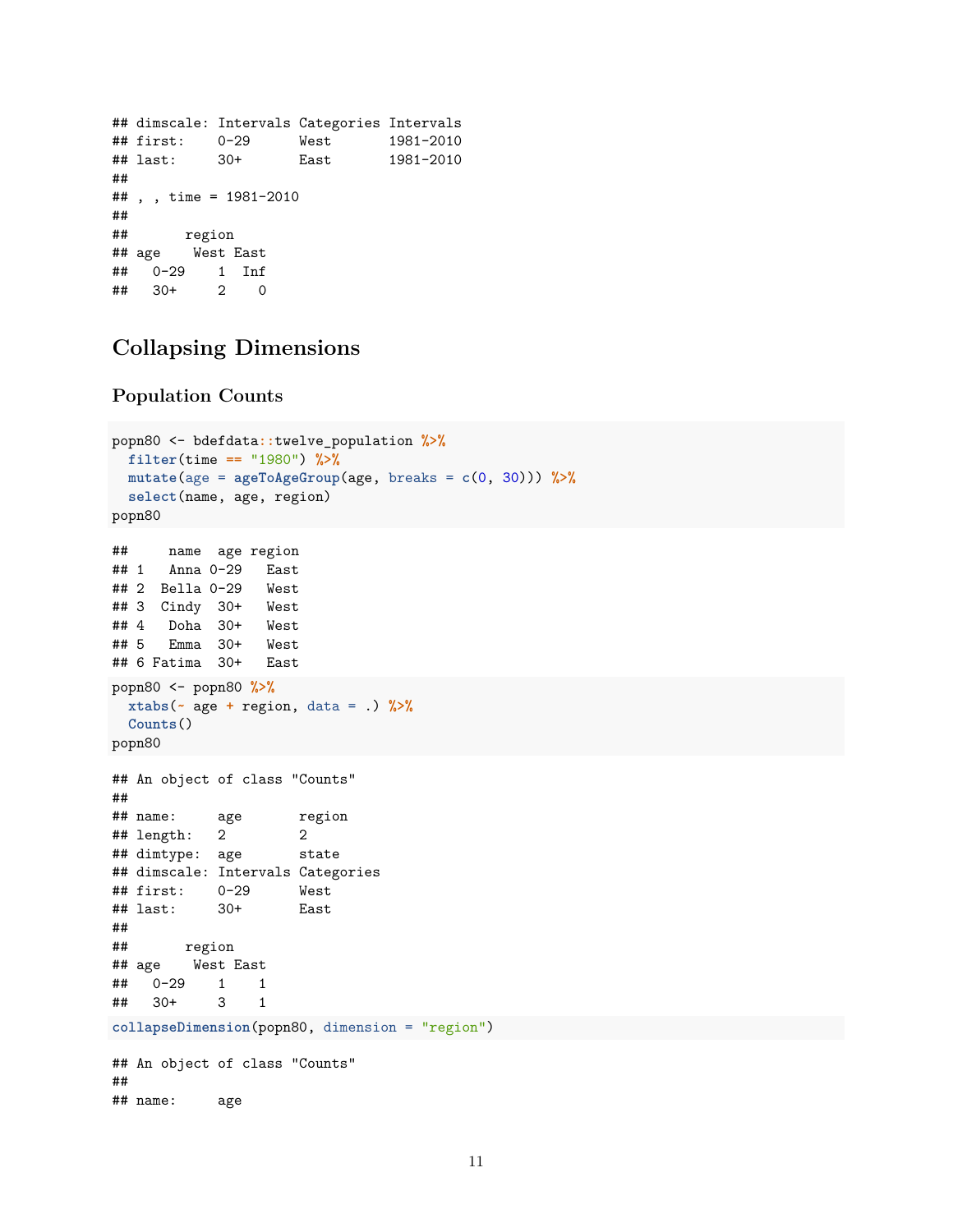```
## length: 2
## dimtype: age
## dimscale: Intervals
## first: 0-29
## last: 30+
##
## age
## 0-29 30+
## 2 4
```
### **Taxes**

```
round(mean_payments, 2)
## An object of class "Values"
##
## name: age region time
## length: 2 2 1
## dimtype: age state time
## dimscale: Intervals Categories Intervals
## first: 0-29 West 1981-2010
## last: 30+ East 1981-2010
##
## , , time = 1981-2010
##
## region
## age West East
## 0-29 1.14 0.00
## 30+ 1.81 2.11
exposure_exact
## An object of class "Counts"
##
## name: age region time
## length: 2 2 1
## dimtype: age state time
## dimscale: Intervals Categories Intervals
## first: 0-29 West 1981-2010
## last: 30+ East 1981-2010
##
## , , time = 1981-2010
##
## region
## age West East
## 0-29 44 38
## 30+ 83 38
total_taxes <- mean_payments * exposure_exact
total_taxes
## An object of class "Counts"
##
## name: age region time
## length: 2 2 1
```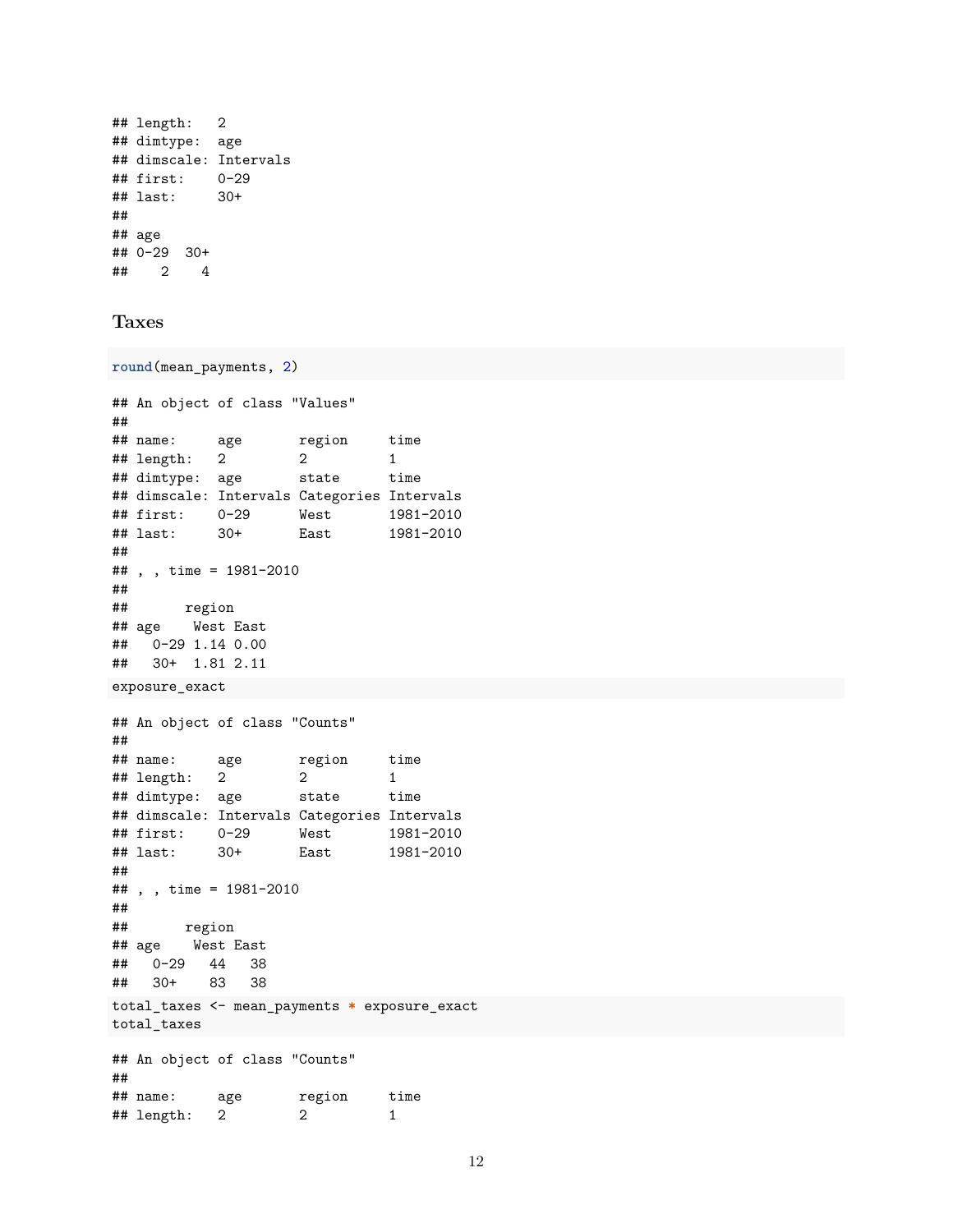```
## dimtype: age state time
## dimscale: Intervals Categories Intervals
## first: 0-29 West 1981-2010
## last: 30+ East 1981-2010
##
## , , time = 1981-2010
##
## region
## age West East
## 0-29 50 0
## 30+ 150 80
total_taxes_no_age <- collapseDimension(total_taxes, dimension = "age")
total_taxes_no_age
## An object of class "Counts"
##
## name: region time
## length: 2 1
## dimtype: state time
## dimscale: Categories Intervals
## first: West 1981-2010
## last: East 1981-2010
##
## time
## region 1981-2010
## West 200
## East 80
exposure_no_age <- collapseDimension(exposure_exact, dimension = "age")
exposure_no_age
## An object of class "Counts"
##
## name: region time
## length: 2 1
## dimtype: state time
## dimscale: Categories Intervals
## first: West 1981-2010
## last: East 1981-2010
##
## time
## region 1981-2010
## West 127
## East 76
(total_taxes_no_age / exposure_no_age) %>%
round(2)
## An object of class "Values"
##
## name: region time
\# length: 2 1
## dimtype: state time
## dimscale: Categories Intervals
## first: West 1981-2010
```